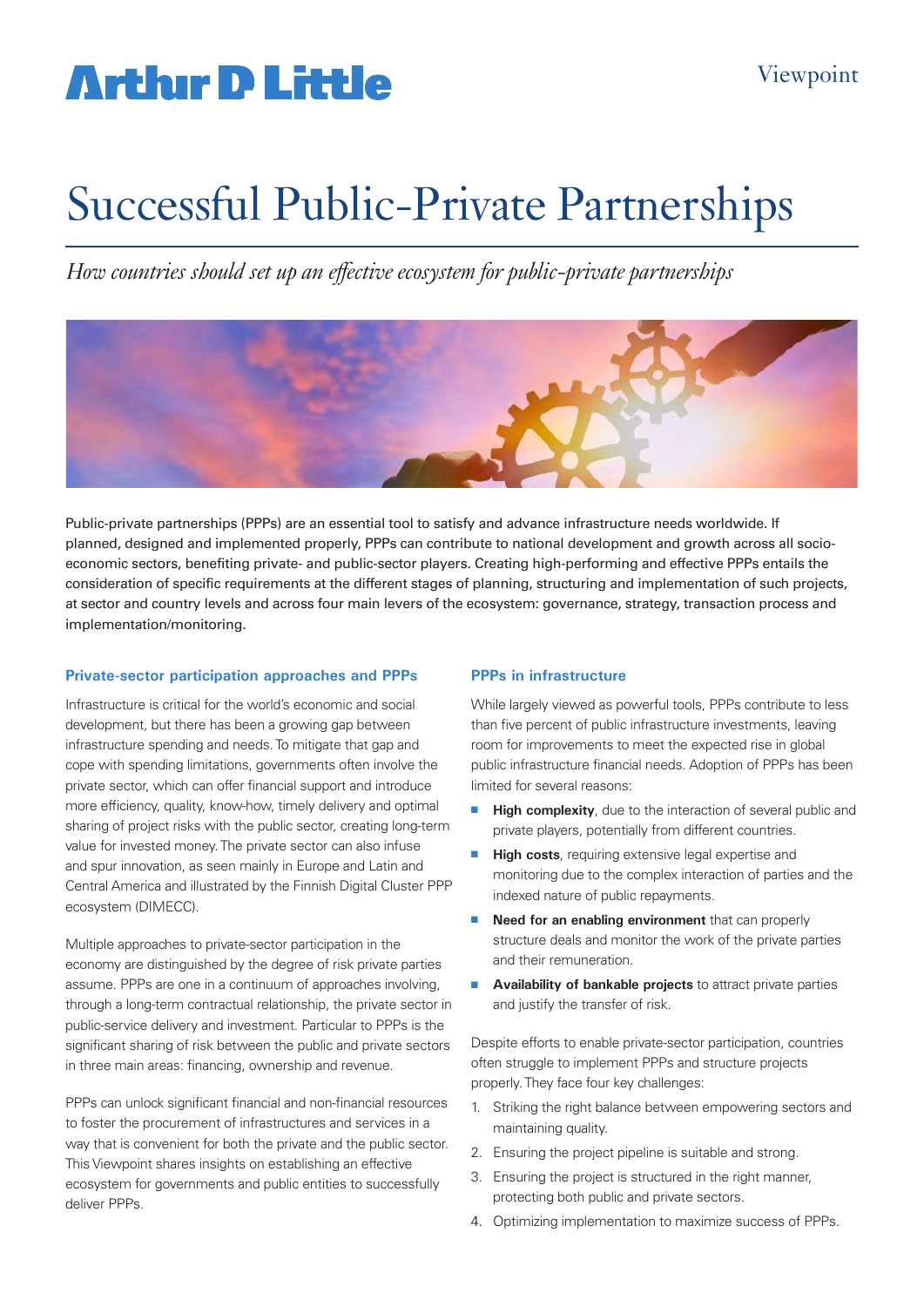### **Artlur D Little**

In the following sections, we share insights from our engagements in optimizing countries' PPP ecosystems. Note that municipality-scale PPP projects may follow a different path.

#### **1. Enabling success through effective governance**

#### **Empowering sector ministries**

In any PPP ecosystem, the sector ministry should hold project ownership as the party ultimately responsible for implementing these projects and managing related contracts for the full project term (~30 years). The ministry's buy-in and leadership of the full procurement effort, from project preparation to structuring and tendering, is essential to prevent future project failure.

#### **Streamlining the approval authorities**

Clearly defining stakeholders' roles and responsibilities, streamlining decision-making, minimizing approval layers and ensuring the PPP unit is playing the right support role for line ministries to avoid paralyzing progress is key. It is also important to ensure:

- The highest level of approval is reached prior to tendering to ensure relevant comments are incorporated in due time.
- Delegation principles are used to ease the workload on the higher authorities while maintaining adequate levels of control.

The Ministry of Finance (MoF) is often tasked with steering the country's PPP ecosystem and procurement process as gatekeeper of the country's budget. The MoF is often the highest level of approval authority, except where an asset sale is included as part of the PPP process, which requires involving a higher decision-making body.

#### **Creating "PPP catalyzers"**

The role of PPP units can vary greatly depending on the country's PPP ecosystem maturity:

- $\blacksquare$  With strong ministerial capabilities running PPP projects, the PPP unit may take a backseat approach, focusing on guidance and support, and supporting the MoF in performing comprehensive control and checks across different sectors on key performance parameters.
- When ministries lack the capabilities to run PPP projects, the PPP unit assumes the role of sharing knowledge, building capabilities and actively supporting sectors in creating their project pipelines and assessing and ensuring end-to-end procurement of PPP projects.

While it is possible to execute a project without one, a PPP unit helps ensure consistency across sectors in approaching the private sector, overcoming the complexity of PPP processes and construing a solid framework (technical, legal and financial) through which to procure and execute projects. PPP units are

vital in prioritizing projects according to need and in maintaining a good hold on project progress to avoid calling on contingent liabilities that could severely affect a country's budget.

#### **2. Building a strong project pipeline**

#### **Defining a private-sector participation plan**

Sectors must prepare a private-sector participation plan aligned with overall strategic objectives and targets to eliminate roadblocks in private-sector participation and define a healthy pipeline of projects that can be procured through PPPs. Such a project pipeline should be constructed on a rolling basis and should consider the time to procure PPP projects (typically several years). Sectors also must increase their readiness, including but not limited to the governance, operational activities and resources required for effective strategy execution.

#### **Conducting a thorough needs assessment analysis**

Sectors should identify and select projects to satisfy their objectives and qualify for PPP, understand risks and develop a pre-feasibility analysis for each. A needs assessment is essential to understand the project's importance and criticality, whether the project is needed (and at the size indicated), if costs are reasonable and if technical requirements are right. This can be validated within the PPP unit itself or outside if the country has a body that manages capital spending efficiency. A needs assessment is vital to ensure the right amount is spent on the right project, to provide a good basis for project approvals and to streamline the PPP procurement process by securing reassurance to the sector before fully detailing the business case, which is where costs start piling up.

#### **Selecting PPP projects that matter**

Due to the costly and time-consuming procurement process (about two years from preparation of business case through financial close), PPP agreements are more suitable for large, expensive projects. This is even more relevant for countries that are new to PPP procurement. One way to ensure economic viability for PPP procurement is to establish thresholds of eligibility. In this approach, a minimum threshold is needed to:

- **From a public-sector view** justify procurement cost incurred and maintain value for money.
- **From a private-sector view** secure project financing; typically, this is not economical for banks/borrowers below certain amounts, and bidders would have to give full recourse to raise financing/justify transaction costs incurred by bidder.

Once these initial sizeable projects are successfully delivered and a library of standardized procurement documents that would lower procurement costs is created, eligibility thresholds can be revisited and lowered, or removed, as necessary.

### Viewpoint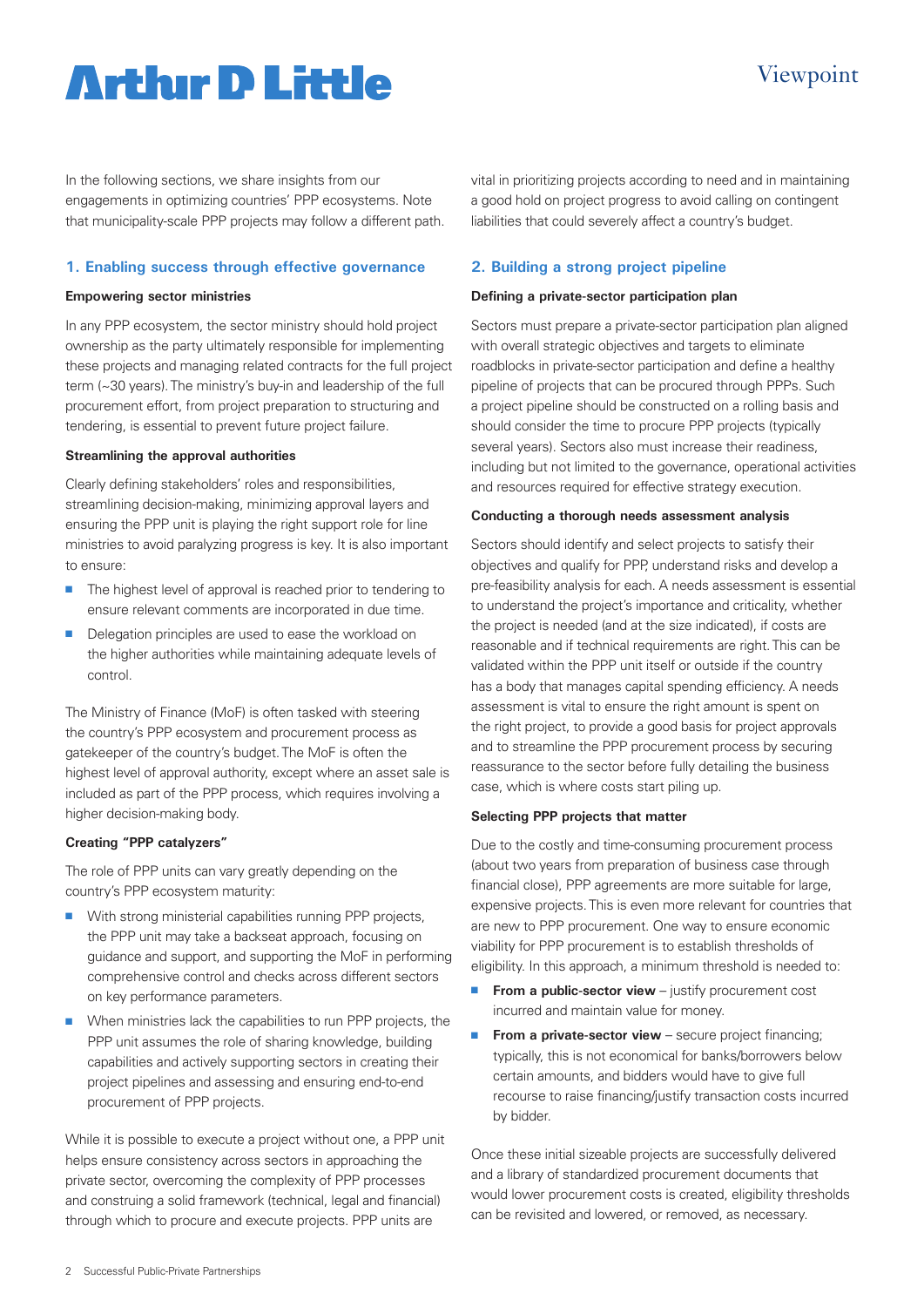## **Artlur D Little**

### Viewpoint

Another way to ensure economic viability is to bundle several similar smaller projects that would otherwise not be eligible for PPP procurement as standalone projects into one larger program that can use standardized procedures with minimal adjustments.

#### **3. Initiating transaction advisory on solid ground**

#### **Performing option analysis**

Multiple PPP models and labels exist, which can be confusing for countries seeking the best solution for their projects. More important than the name of the model selected is the allocation of roles and risks among the parties along ownership, financing and revenue. Commonly, governments try to pass on most of the risks from the public sector to the private sector, even when the private sector has no control over that risk. A good philosophy is to have risks borne by the party most eligible to manage those risks, and at the least cost, optimizing overall project costs to obtain higher return and facilitate financing.

Each country/project has particularities that guide and shape the optimal structure. As such, an analysis that ranks options according to pre-agreed objectives (relative and absolute) will allow the selection of the most appropriate model, avoiding money and time spent on a suboptimal solution. Sample objectives include degree of risk transfer, project cost or time to execute. For complex projects such as in the transport sector, consider dividing the projects into sub-components if these entail completely different PPP models or if some parts will not consider a PPP model at all.

#### **Performing soft market sounding for pathfinder projects**

Soft market sounding might be perceived as giving competitive advantage to a few players, but if well construed with only necessary information, it should always be included in the initial phase of the PPP procurement to:

- $\blacksquare$  Inform governments early on if there is enough market/ investor appetite, capacity and capability for this particular project.
- $\blacksquare$  Allow you to gain valuable insights into private sector working practices, requirements, concerns and priorities as well as validate certain assumptions taken in the option assessment.
- Offer a potentially revised list of available and validated PPP contracting model options.

Market sounding will generally be an ongoing exercise conducted throughout the process up to the conclusion of the business case.

#### **Protecting all interests**

There are many examples of unsuccessful PPPs worldwide due to inflated numbers in the business cases, which can lead to potential project bankruptcies. These accuracy issues are not due only to transaction advisors inflating numbers to make a project look more attractive but are also due to ministries themselves that are biased towards rapid execution of an infrastructure that is required urgently.

The MoF or PPP unit can mitigate these risks by incorporating "duty of care," which can incentivize the right behavior from advisors and protect the public party against unfair consultations. Duty of care should be applied towards the contracting entity as well as to the MoF or PPP unit to ensure impartial and unbiased advice. Private parties may also consider subscribing to insurance policies when project success is linked tightly with demand assumptions.

#### **4. Ensuring success beyond financial close**

Finally, a PPP project financial closure is not the end of the project. Several years of implementation and operation lie ahead, and the contracting entity must stay on top of progress. Monitoring PPP KPIs as well as associated contingent liabilities is often neglected while represents a vital part of the lifecycle of the project.

Performance data must be made available from the sector to the PPP unit to ensure close follow up on the initiative's impact and controlling quality delivered in order to compensate appropriate performance levels per the contract. Often, PPP units complain they cannot track real performance of the project to confirm it has delivered the VFM per the signed contract. Monitoring is also useful to apply timely corrective actions when needed. In addition, through its PPP unit, the government should:

- Monitor contingent liabilities to timely flag contractor risks and avoid situations where contingent liabilities materialize.
- **n** Monitor the project's performance to manage risk of realization and exact amount to be disbursed.

The contract should also include clauses to ensure the private sector and the ministry report on the project's performance.

Lastly, the government should carefully plan and actively monitor the country's exposure to contingent and committed liabilities related to the PPP portfolio. This can be performed within the PPP unit or at the MoF level, following potential indexation mechanisms, the government's net payment position and the performance of all PPP companies, safeguarding public balances against poor private-sector performance and hostile economic conditions.